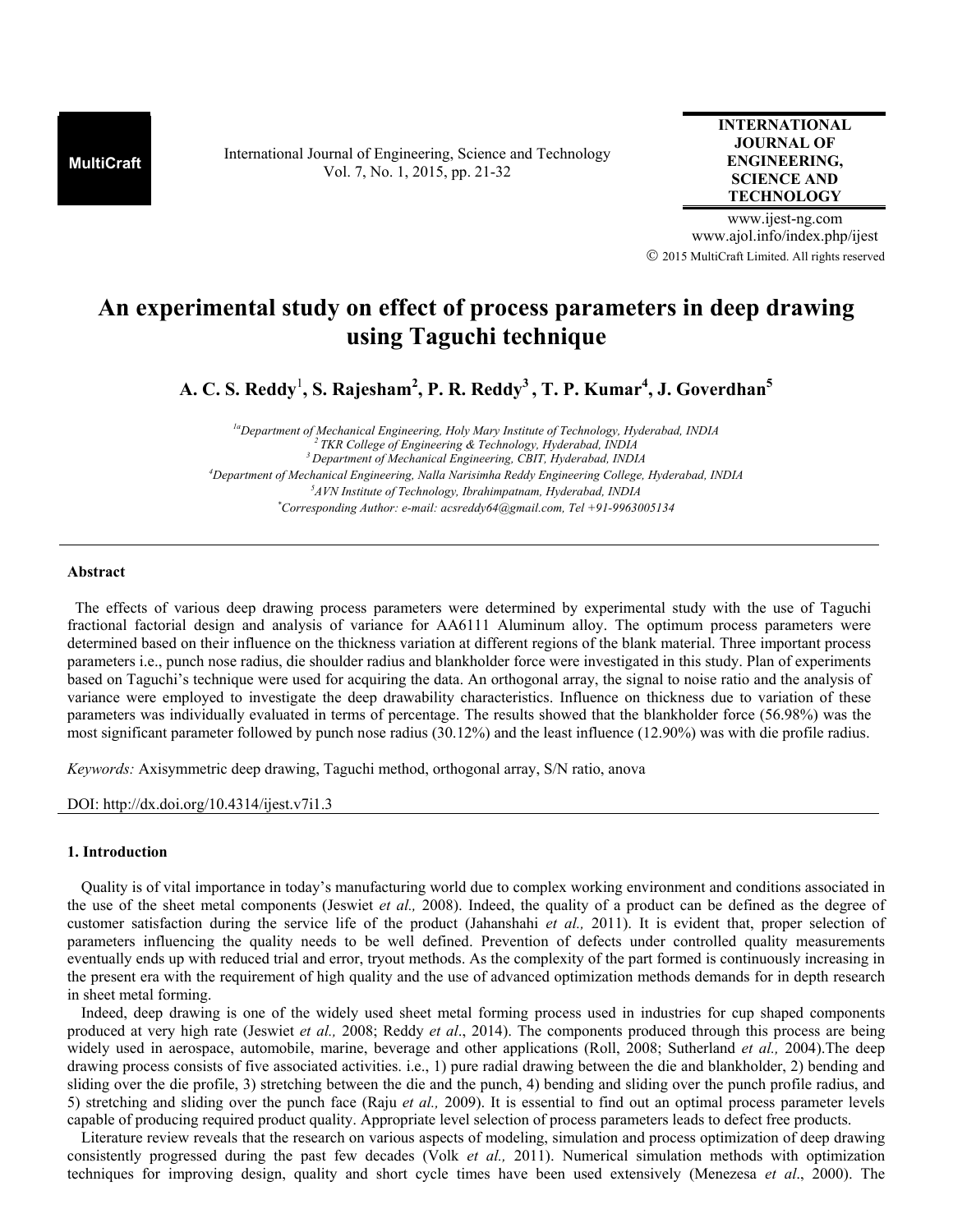philosophies of six sigma and computer simulation were combined to perform robust design (Li *et al.* 2005). A lean six-sigma approach for touch panel quality improvement was made by employing a well-structured continuous improvement methodology by effectively reducing the process variability and quality of business process by the use of statistical tools (Chen and Lyu, 2009). Deep drawing experiments on axi-symmetric cup production were carried out according to central composite design. The optimum parameter settings for most even wall thickness were found out using Taguchi's signal to noise ratio (Raju *et al.* 2009). The use of finite elements (FE) simulations with Taguchi design of experiments (DOE) technique for determination of the contribution of the important process parameters in the deep deformation response of drawing process namely blank temperature, die radius and punch velocity were studied. The Pareto anova was carried out for obtaining the influence of process parameters for the deformation of the drawing cup and their percentage contribution (Venkateswarlu *et al.,* 2010*)*. Research made on application of Taguchi method to determine the optimal process parameters for cylindrical grinding process with the concept of analysis of variance (anova) to determine the effect and influence of process parameters namely work speed, feed rate and depth of cut on output responses and it was found that the developed model was very significant (Janardhan and Krishna, 2011*)*.

An optimization procedure based on LMecA method coupled with the finite element method was presented by Axinte for evaluation of optimization of springback in deep drawing (Axinte *et al.,* 2006*)*. A finite element method (FEM) based Taguchi method was used to determine the effect of forming parameters such as fluid pressure, friction coefficient, die entrance radius and gap between die rim block and punch holder on the part formability in the process of hydrodynamic deep drawing assisted by radial pressure. Anova was also used to quantify the influence of the forming parameters on the quality characteristics of hydrodynamic deep drawing (Zareh *et al.,* 2013). The use of FEM with Taguchi technique for the used in determination of the contribution of three important process parameters in the deep-drawing process namely die radius, blankholder force and friction coefficient had been illustrated by Padmanabhan and it is evident that die radius has the highest influence on the deep drawing of stainless steel blank followed by the blankholder force and the friction coefficient (Padmanabhan *et al.,* 2007). Yang *et al*. (1998) have used Taguchi method to optimize the turning operation of S45C steel bars using tungsten carbide cutting tools and reported that cutting speed, feed rate, and depth of cut are the significant parameters affecting the surface roughness of the part. Venugopal *et al.* (2012) used Taguchi method for obtaining the optimum parameters for maximum expansion of tube ends. The various process parameters namely punch/die cone angle, the expansion ratio and the friction conditions are taken as input process conditions. The hydro-mechanical deep drawing process parameters were studied by using DOE method with Taguchi's robust parameter design and anova method (Halkacı *et al.,* 2012).

In the present study, Taguchi method of experimental design was applied to establish relationships between punch nose radius, die profile radius and blankholder force in influencing sheet thickness of drawn cup. In this proposed method, statistical approach based on Taguchi and anova techniques had been adopted for obtaining the influence of each parameter such as punch nose radius, die shoulder radius and blankholder force on drawing of axi-symmetrical cup.

#### **2. Taguchi Technique**

When it is impossible to construct a mathematical model to express the relationship between various design or process parameters for optimization of the process can be solved by experimental design and optimization techniques. The method used to define and evaluate every possible condition in a test with multiple factors is called design of experiment (Jha, 2014; Wu *et al*., 2014). In a full factorial design method, the possible number of experiments can be calculated as

$$
N = L^m \tag{1}
$$

where *L* is the number of levels chosen for each factor and m is the number of evaluating factors (Arezodar and Eghbali, 2012).

Taguchi's parameter design method is a powerful tool for optimization of the performance characteristic of a process. The aim of a parameter design experiment is to identify and design the settings of the process parameters that optimize the chosen quality characteristic and are least sensitive to noise factors. Selection of control factors and their levels are made on the basis of some preliminary trial experiments conducted in the laboratory and also from literature review on the subject. The experiments were designed based on the orthogonal array technique. An orthogonal array is a fractional factorial design with pair wise balancing property. Using orthogonal array design the effects of multiple process variables on the performance characteristic can be estimated simultaneously while minimizing the number of test runs. Indeed, Taguchi technique is one of such experimental design optimization techniques, which uses standard orthogonal array for forming a matrix of experiments in such a way that required information can be obtained with minimum number of experimental runs. Taguchi's approach has been built on traditional concept of DOE, such as full factorial, fractional design and orthogonal arrays based on signal to noise ratio, robust design and parameter and tolerance design (Reddy *et al.,* 2012). Taguchi had envisaged for a method of conducting the DOE which is based on welldefined guidelines known as Taguchi method and it has been successfully applied in several industrial organizations in order to change their outlooks towards quality assessment and for improvement (Rajesham et al., 1989). This method uses a special set of arrays called orthogonal arrays that stipulates the way of conducting the minimal number of experiments which could give the full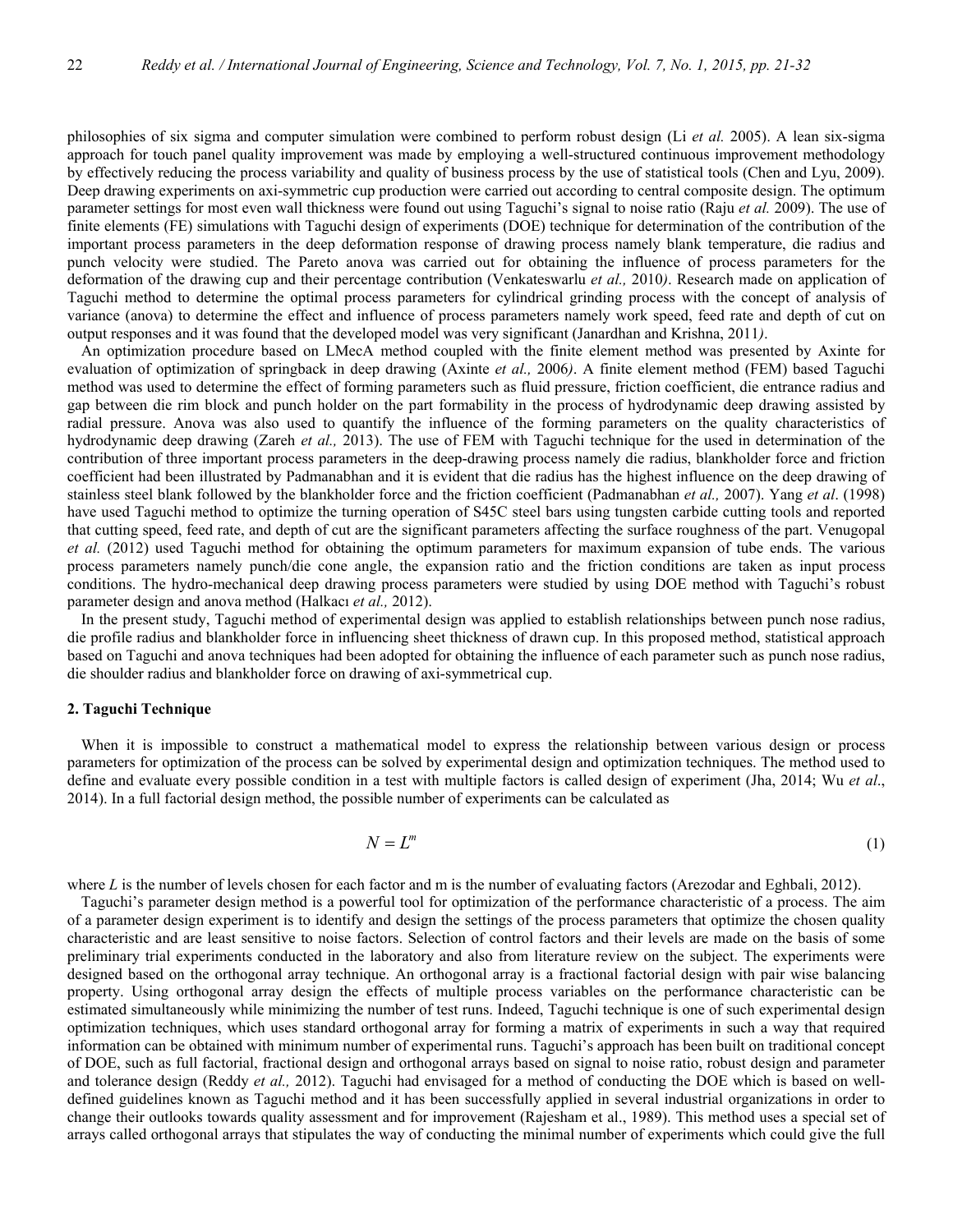information of all the influencing factors that affects the parameters. It is a powerful tool for designing high quality systems and provides a simple, efficient and systematic approach for optimizing the designs for performance, quality and cost. This methodology is valuable only when the design parameters are qualitative and discrete.

Taguchi parameter design and optimization of performance characteristics through settings of design parameters are tested for reducing the sensitivity of the system performance for the sources of variation. In recent years, the rapid growth of interest in the Taguchi method has shown the way for numerous applications of this method in all industries throughout the world (Yang *et al.,*  1998). Taguchi philosophy is to design quality into the product rather than to inspect it after it is produced. It is a multi-stage evaluation process consisting of system design, parameter design and tolerance design. System design is to determine suitable working levels necessitates in design stage including materials selection and parts. Parameter design is concerned with evaluation of factor levels for producing the best performance of the product or process under study. In parameter design two types of factors i.e., control factors and noise factors that affect the product's functional characteristics are considered. Tolerance design is a way to fine-tune the results of the parameter design by tightening the tolerance which significantly influences on the product quality. The step by step procedure involved in Taguchi methodology is: 1) Identification of the main function, side effects and its failure modes, 2) Identification of noise factors, testing conditions and quality characteristics, 3) Identification of the objective function that needs be optimized, 4) Identification of the control factors and their levels, 5) Selection of orthogonal array matrix for experimental design, 6) Conducting of matrix experiment, 7) Analyzing the data, prediction of optimum levels and performance, 8) Performing of experiment verification and planning for future action. The sequence of steps to be followed in Taguchi's approach to parameter design suitable for deep drawing is described in the Figure 1.



 **Figure 1**: Flowchart showing Taguchi method of robust design (Mohammadi and Mohammadi, 2011)

Taguchi method provides a systematic and efficient approach for conducting experiments in determination of optimum parameter settings for better performance and cost reduction. This method can reduce research and development costs by simultaneously studying a large number of parameters. In order to analyze the results, the Taguchi method uses a statistical measure of performance called signal to noise ratio (S/N). The S/N ratio takes the mean and the variability into account. The S/N equation depends on the criteria for the quality characteristic to be optimized. After performing the statistical analysis of S/N ratio, anova can be employed in estimation of error variance and to judge the relative importance of the control factors.

*2.1 Properties of an orthogonal array:* The orthogonal array used in Taguchi method has special properties that reduce the number of experiments to be conducted. The special properties of Taguchi method are: 1) The vertical column under each independent variables of the orthogonal array table has a special combination of level settings. All the level settings can appear in equal number of times called balancing property of orthogonal arrays, 2) All level values of independent variables are used for conducting the experiments, 3) The sequence of level values for conducting the experiments shall not be changed, 4) The array of each factor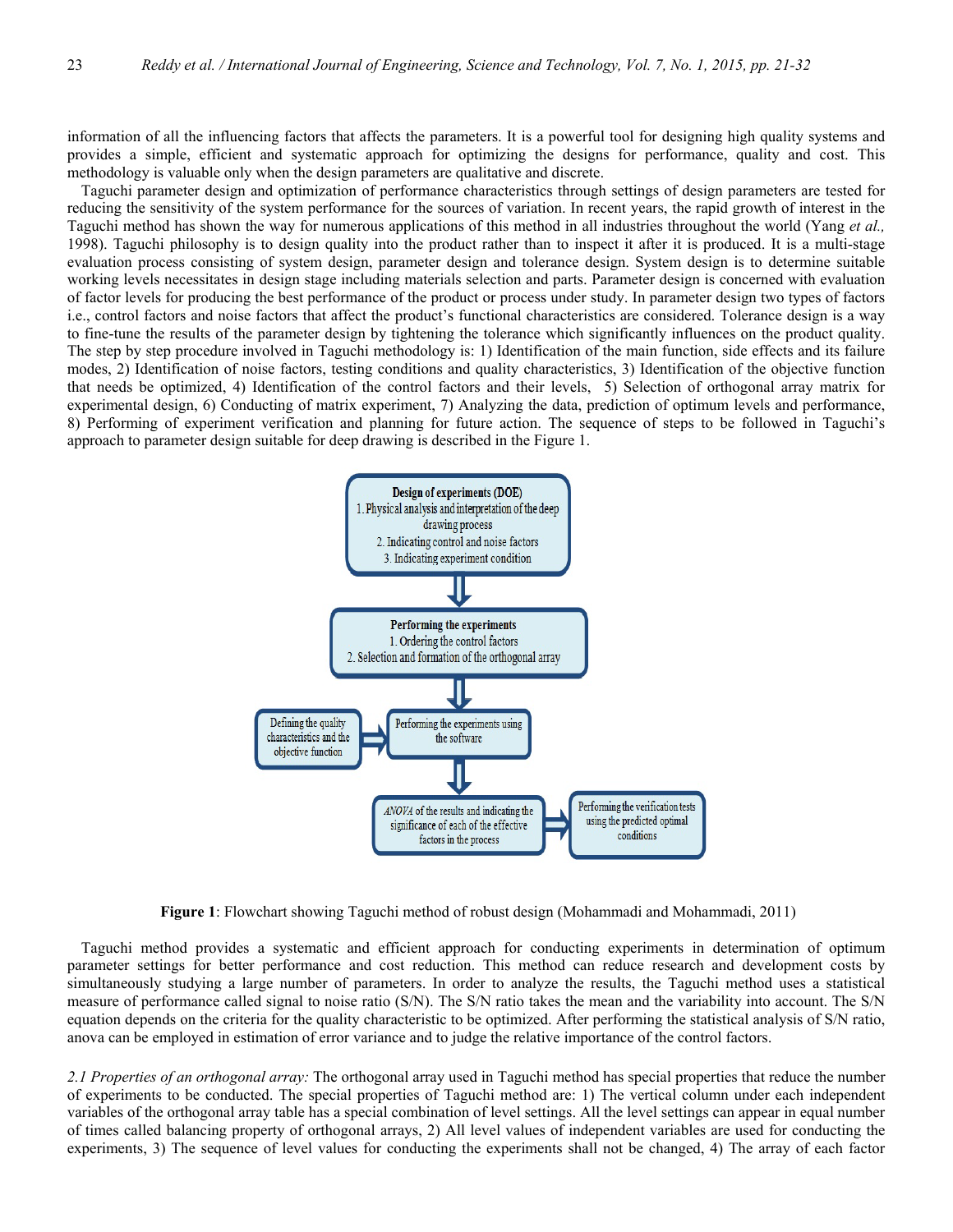columns are mutually orthogonal to any other column of level values and the inner product of weighing factors should be equal to zero, 5) The minimum number of experiments that are required to be conducted in Taguchi method can be expressed as given in Equation 2.

$$
N_e = I + \sum_{i=1}^{n} (L_i - I)
$$
 (2)

where  $N_e$  = number of experiments  $L_i$ = number of levels of parameter i  $n =$  number of parameters considered in the experiment

The design of experiment in Taguchi method consists of selection of independent variables, selection of number of level settings for each independent variable, selection of orthogonal array, assigning the independent variables to each column, conducting the experiments, analyzing the data and inference. This method involves reducing the variation in a process through robust DOE. The overall objective of the method is to produce high quality product at low cost. The experimental design proposed by Taguchi involves orthogonal arrays to organize the parameters affecting the process and the levels at which they should be varied. In contrast to testing all possible combinations as in full factorial design, the Taguchi method tests only for pairs of combinations. This allows collection of necessary data for determining factors that are mostly affecting the product quality with a minimum amount of experimentation and thus saving time and resources (Vijay, 2014). Taguchi method is a powerful DOE tool for optimization of engineering processes in which the concept of S/N ratio is used for the improvement of quality through variability reduction and improvement of measurement. The transformation of the repetition data to another value which is a measure of the variation requires at least two data points for determination of S/N ratio (Çiçek *et al.,* 2013).

*2.2 Selection of Orthogonal Array:* Techniques of laying out experiments under multiple factors had been known for long time and are known as the Factorial DOE. This method helps the researchers in determination of the possible combinations of factors and the identification of the best combination. However in industrial settings it is extremely costly process to run large number of experiments in testing all combinations. The Taguchi approach delineate the rules in carrying out experiments and are further simplified and also standardized the design of the experiment along with minimum number of factor combinations that would be required for testing the influence of diverse factors (Bendell *et al.,* 1989; Eşme, 2009).

# **3. Experimental study on Deep Drawing**

In this study, an experimental method is proposed to fully understand effects of various parameters on thickness variation of cup formed by deep drawing process. The deep drawing process had prominently acquired its popularity due to rapid press cycle times, less skilled labor requirement and simplicity of this process. The desired shape of the component can be stored in punch and die shapes and can be imparted to the blank when it passes through the clearance between the punch and die. Indeed, a blankholder with suitable force or pressure can postpone the initiation for wrinkles or tearing failure by suppressing these failures (Reddy, *et al*. 2013). In essence, punch forces the blank through the clearance between punch and die under the blankholder pressure. The deep drawing tests were conducted on 200T double acting mechanical press with the tool setup as shown in Figure 2 and the corresponding tool specifications for blank, punch, die, blankholder force and friction coefficient used in deep drawing process are as shown in Table 1. The oil lubricated 90 µm thick Teflon layers were introduced between punch, blank and die interface.

| Table 1: Parameters used in deep drawing process |             |  |  |  |  |
|--------------------------------------------------|-------------|--|--|--|--|
| Parameter                                        | Ouantitv    |  |  |  |  |
| Blank Diameter, mm                               | 350         |  |  |  |  |
| Blank thickness, mm                              | 0.9         |  |  |  |  |
| Punch Diameter, mm                               | 80          |  |  |  |  |
| Punch nose radius, mm                            | $3 - 8$     |  |  |  |  |
| Die inner Diameter, mm                           | 83          |  |  |  |  |
| Die shoulder radius, mm                          | $3 - 8$     |  |  |  |  |
| Lubrication                                      | Teflon Film |  |  |  |  |
| Friction Coefficient between punch and blank     | 0.24        |  |  |  |  |
| Friction Coefficient between die and blank       | 0.12        |  |  |  |  |
| Blankholder force, kN                            | $4 - 10$    |  |  |  |  |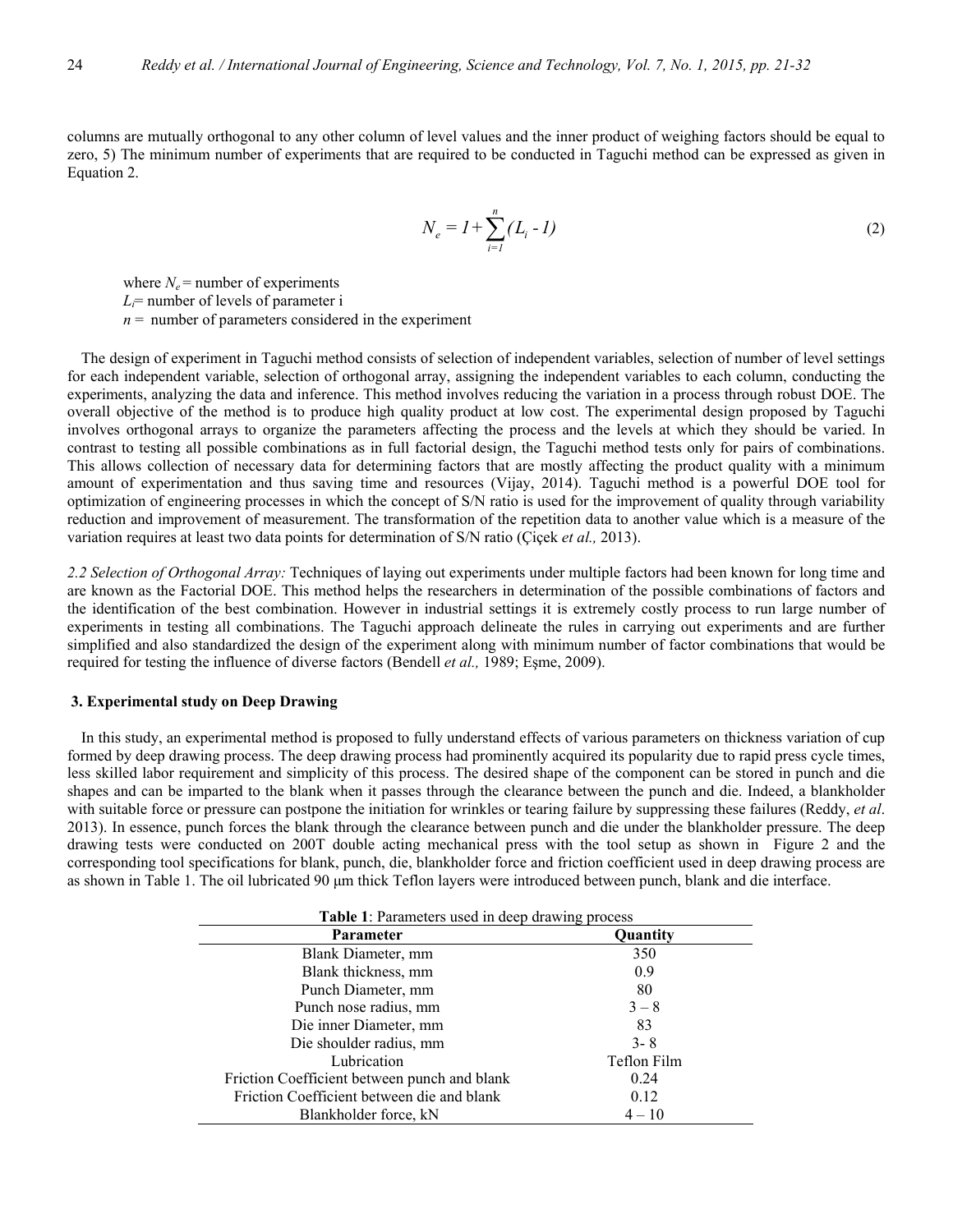The material selected for investigation is an aluminum alloy AA6111 with mechanical properties as shown in Table 2 and Chemical composition was 97.8% Al, 1.0% Mg, 0.6 Si and 0.6% Cu. The blanks were prepared form a commercially available rolled sheets exhibiting isotropic nature of forming properties by laser cutting. The Nd:YAG laser with oxygen cutting gas were used at cutting speed of 30 mm/sec and with this method of cutting the heat affected zone is very less and doesn't have any adverse effect on forming properties of the aluminum blank .

| <b>Table 2:</b> Mechanical properties of the material used in test material |       |          |  |  |  |
|-----------------------------------------------------------------------------|-------|----------|--|--|--|
| <b>Property</b>                                                             | Unit  | Quantity |  |  |  |
| Ultimate tensile strength                                                   | (MPa) | 115      |  |  |  |
| Yield strength                                                              | (MPa) | 48       |  |  |  |
| Work hardening exponent                                                     |       | 0.27     |  |  |  |
| Strain ratio in rolling direction $(R_0)$                                   |       | 0.935    |  |  |  |
| Strain ratio at $45^{\circ}$ to rolling direction (R <sub>45</sub> )        |       | 0.388    |  |  |  |
| Strain ratio at 90 <sup>0</sup> to rolling direction $(R_{90})$             |       | 0.640    |  |  |  |

 Amongst the various factors influencing the deep drawing process, blankholder force, die shoulder radius and punch nose radius play an important role in quality of the formed part and hence, blankholder force, die shoulder radius and punch nose radius are considered in the optimization of deep drawing process. Three levels i.e., level 1, level 2 and level 3 were considered for each parameter in order to capture the non-linear effects. It is assumed that higher order interactions among these three factors are assumed negligible and the information on the main effects can be obtained by running  $3<sup>3</sup> = 27$  experiments. The use of orthogonal arrays can avoid costly a costly full factorial experiment in which all combinations of all factors at different levels are studied. In fractional factorial designs, the number of columns in the design matrix is less than the number necessary to represent every factor and all interactions of those factors. L9 orthogonal array had used to investigate the effect of punch nose radius, die shoulder radius and blankholder force on thickness variation by conducting only nine experiments under three levels of each parameter as shown in Table 3.

|                                                                                                           |                           | <b>Table b:</b> Orthogonal array $(E)$ or Tagaem memor<br>Parameters |                          |  |  |  |
|-----------------------------------------------------------------------------------------------------------|---------------------------|----------------------------------------------------------------------|--------------------------|--|--|--|
| Experiment no.                                                                                            |                           | Die shoulder radius                                                  | <b>Blankholder</b> force |  |  |  |
|                                                                                                           | Punch nose radius $(R_p)$ | $(R_d)$                                                              | (F <sub>h</sub> )        |  |  |  |
|                                                                                                           |                           |                                                                      |                          |  |  |  |
| 2                                                                                                         |                           |                                                                      |                          |  |  |  |
| 3                                                                                                         |                           |                                                                      | 3                        |  |  |  |
|                                                                                                           | 2                         |                                                                      | 2                        |  |  |  |
| 5                                                                                                         | $\overline{2}$            |                                                                      | 3                        |  |  |  |
| h                                                                                                         | 2                         |                                                                      |                          |  |  |  |
|                                                                                                           | 3                         |                                                                      |                          |  |  |  |
| 8                                                                                                         | 3                         |                                                                      |                          |  |  |  |
| 9                                                                                                         | 3                         | 3                                                                    | 2                        |  |  |  |
| Punch<br>$\epsilon_{\scriptscriptstyle\! h}$<br>Blankholder<br>Die<br>$D_{\scriptscriptstyle\mathcal{O}}$ |                           |                                                                      |                          |  |  |  |

**Table 3:** Orthogonal array (L9) of Taguchi method

**Figure 2**: Scheme of deep drawing process (Patil and Bajaj, 2013)

 There are several types of S/N ratios available for characteristic study namely lower is the better (LB), nominal is the better (NB), higher is the better (HB) and mathematical equations for S/N ratios can be expressed as depicted in equations (3), (4) and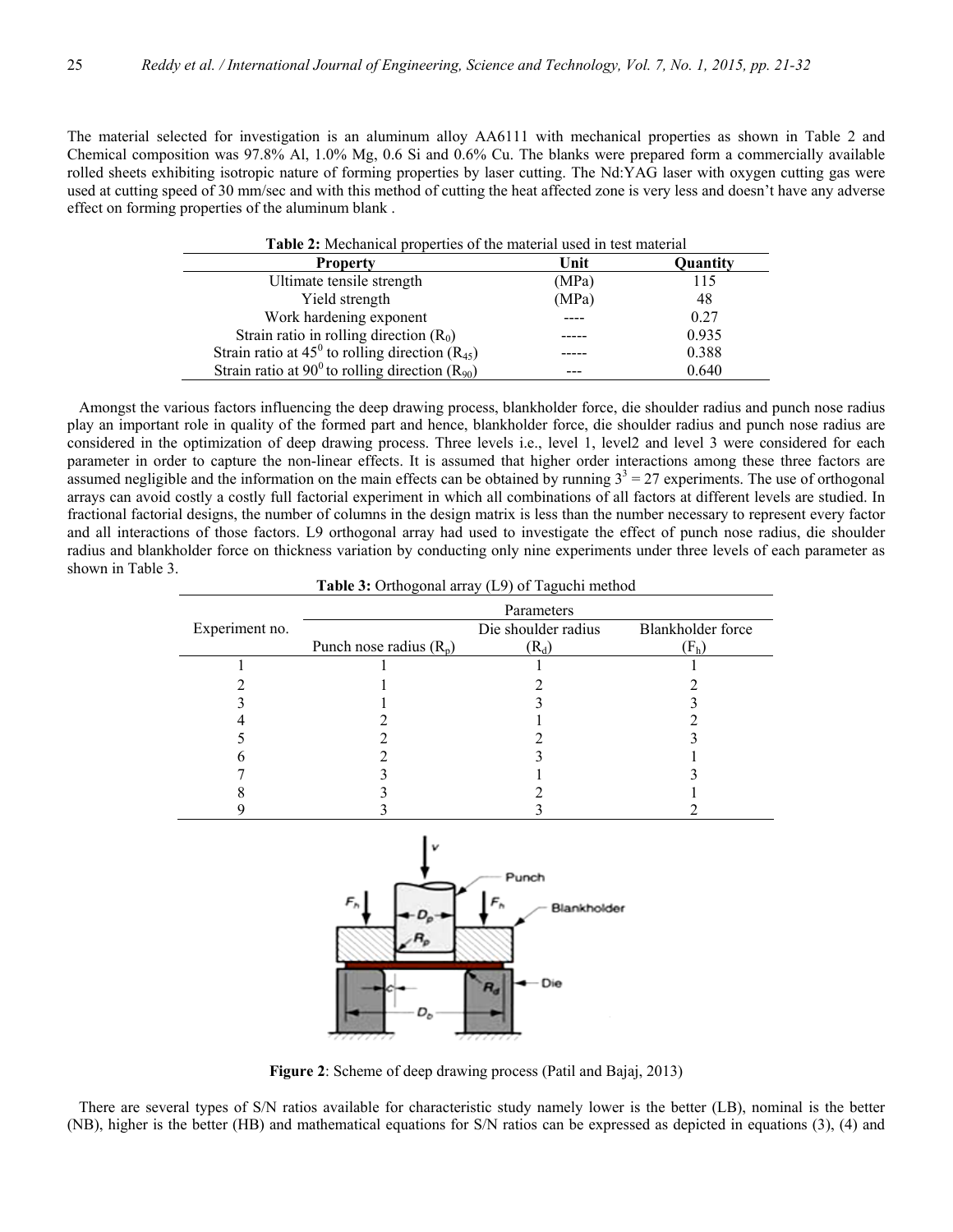(5). Lower is the better S/N can be defined as the negative of ten times the log of the mean of sum of the squares of measured data and it can be mathematically expressed as

$$
LB state of S/N = -10log[1/n(\sum y_i^2)]
$$
\n(3)

HB state of S/N can be defined as the negative of 10 times the log of the mean of sum of the squares of reciprocal of measured data and it can be expressed as

HB state of S/N = 
$$
-10log[1/n(\sum \frac{1}{y_i^2})]
$$
 (4)

And NB state of S/N can be defined as ten times the log of the ratio of square of the mean and variance and it can be expressed as

NB state of S/N = 
$$
10log(\frac{\bar{y}^2}{S_y^2})
$$
 (5)

Where *n i i=1 y*  $y = \frac{i-1}{n}$  $\sum_{i=1}^{n} y_i$ ,  $S^2 = \frac{\sum_{i=1}^{n} (y_i - \overline{y})^2}{\sum_{i=1}^{n} (y_i - \overline{y})^2}$ 2  $\frac{i}{1}$   $i=1$  $(y_i - y^2)$ 1 *n*  $\frac{2}{y} = \frac{\sum_{i=1}^{y} (y_i - y_i)}{y_i}$  $y_i - y$  $S_y^2 = \frac{i=1}{n}$ −  $=\frac{i=1}{n-1}$  $\sum_{i=1}^{\infty}$   $(y_i - \overline{y}^2)$  and y is measured value of thickness.

*3.1 Experimental Details:* A set of experiments were conducted out on deep drawing machine with aluminum blank to determine effect of punch nose radius, die shoulder radius and blankholder force. The experiments were performed so as to investigate the thickness variation on deep drawn cup. Three level and three factors L9 Orthogonal array is used to design the orthogonal array by using DOE and relevant ranges of parameters. Total nine experiments were conducted and nine thickness measurements were made on each drawn cup at different locations i.e., point 1 at 15 mm from the flange and then maintaining 20 mm distance between adjacent points, as shown in Figure 3. The drawn cup were cut into two halves as shown in Figure 4 and the thicknesses measurements were made with dial thickness gauge having least count of 0.002 mm and the recorded thickness measurements were also represented graphically in Figure 5.





 While evaluating the thickness, at each location three measurements were made and average values were computed. Such average values at nine locations of the cup were recorded for determination of mean thickness of the cup. Then the variance and S/N ratio were computed. Three levels and three factors L9 orthogonal array was used to design the orthogonal array by using DOE and relevant ranges of parameters and the measured thickness readings under different experiments were recorded as shown in Table 4. It had been observed from Figure 5 that in the first run at measuring point 9, the measured thickness value is following different trend. This different trend may be due to unrevealed localized microstructure changes and its influence on overall thickness may be very less and hence its effect had been ignored.

*3.2 Methodology and Choice of Process Parameters:* The formability of the blank sheet depends on the process parameters such as punch radius  $(R_p)$ , clearance between punch and die  $(C)$ , die shoulder radius  $(R_d)$ , punch velocity (v), mechanical properties, sheet thickness and part geometry. The quality of the formed part depends on the degree of the influence of these parameters during deep drawing process. There are various defects like wrinkles, fracture, and thickness variation in deep drawing process. The thickness variation was the parameter to study in improving formability of the cup drawn in deep drawing process. Among all the process parameters; rather, die arc radius, punch nose radius and bank holder force were mainly influences on thickness and hence in the present investigation being made an attempt to study the effect of punch nose radius, die shoulder radius and blankholder force. In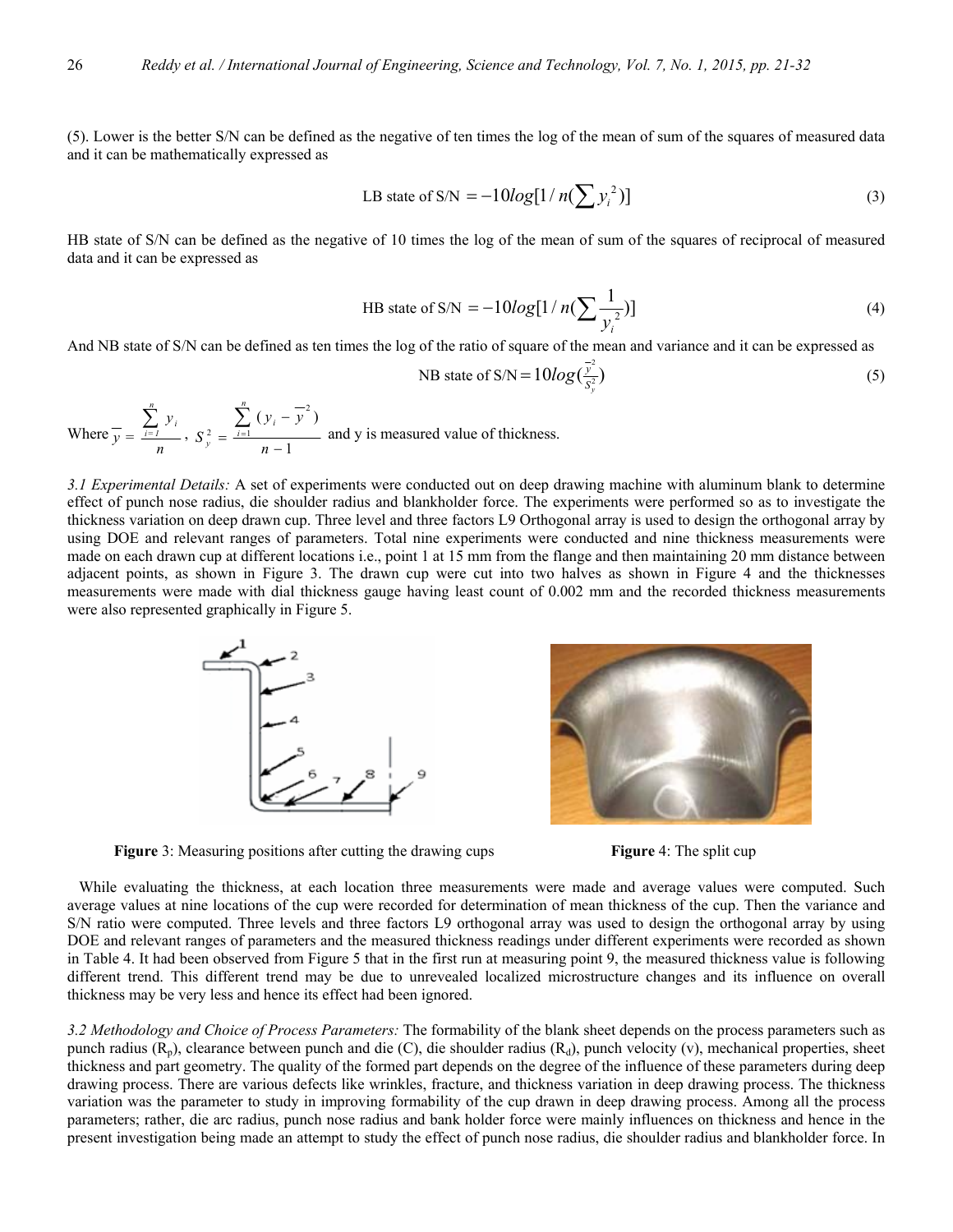essence the thickness of the deep drawn cup section should be as uniform as possible, i.e., the nominal values are preferred throughout the section of the cup. If the nominal value for a characteristic is the best, then the design should be to maximize the S/N ratio and accordingly the S/N ratio chosen was as shown in equation 5. The appropriate Taguchi orthogonal array for the above parameters with three levels is  $L_9$  which requires only nine experiments. The thickness measurements and S/N ratios calculated were as shown in Table 5.



 **Figure 5:** Thickness measurements

| Table 4: Process parameters and their levels |       |     |  |  |  |  |
|----------------------------------------------|-------|-----|--|--|--|--|
| <b>Process Parameter</b>                     | Level |     |  |  |  |  |
|                                              |       |     |  |  |  |  |
| Punch nose radius $(R_p)$ , mm               |       | 5.5 |  |  |  |  |
| Die shoulder radius $(R_d)$ , mm             |       | 5.5 |  |  |  |  |
| Blankholder force $(F_h)$ , kN               |       |     |  |  |  |  |

# **4. ANOVA**

The purpose of the anova is to investigate which process parameters significantly affect the quality characteristic. It is a statistical technique evaluated for percentage of contributions for variance by each input factor. Anova is a collection of statistical models and associated procedures used to determine the contributions of each parameter on the output characteristic. In this study Anova is used to explicate the input parameters, i.e.  $R_p$ ,  $R_d$  and  $F_h$  that markedly influence the thickness variation. This furnishes the information on weightage of each parameter on thickness distribution. Taguchi recommended a logarithmic transformation of mean square deviation (S/N ratio) for the analysis of results. Anova separates the overall variation from the average S/N ratio into contribution by each of the parameters and the errors.

First, the total sum of the squared deviations  $SS_T$  from the total mean S/N ratio (Zarch *et al.*, 2013) can be calculated as

$$
SS_T = \sum_{i=1}^{m} \left(\frac{S}{N}\right)_i^2 - \left[\sum_{i=1}^{m} \left(\frac{S}{N}\right)_i\right]^2 \tag{6}
$$

where m is the number of experiments in the orthogonal array and  $(S/N)$  is the S/N ratio of the i<sup>th</sup> experiment. The sum of the squares due to the variation from the total mean  $S/N$  ratio for the  $P<sup>th</sup>$  parameter is expresses as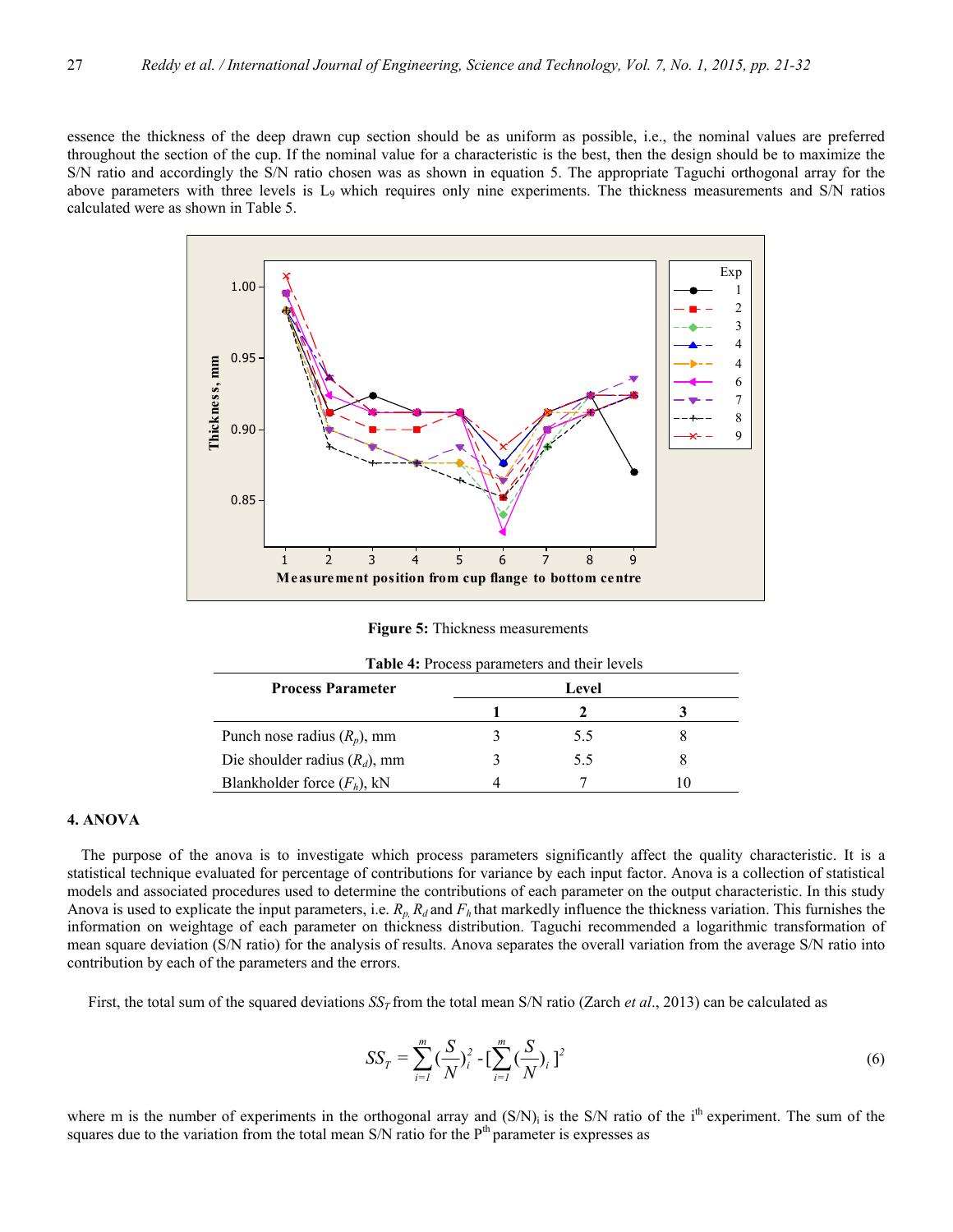$$
SS_P = \sum_{j=1}^{l} \frac{\left(\frac{S}{N}\right)_j^2}{t} - \frac{1}{m} \left[\sum_{i=1}^{m} \left(\frac{S}{N}\right)_i\right]^2
$$
 (7)

where i is the number of parameter levels ( $i = 3$  in this study), j is the level number of this specific parameter p,  $(S/N)$  is the sum of the S/N Ratio involving this parameter and level j and t is the repetition of each level of parameter p. The percentage contribution of the  $P<sup>th</sup>$  parameter can be calculated as

$$
P_c(^{96}) = \frac{SS_p}{SS_T} x100
$$
 (8)

|                        |                                   | Parameter<br>Level |                | Thickness values measured at different positions, mm |                |       |       |       |       |       |       |       |              |                     |
|------------------------|-----------------------------------|--------------------|----------------|------------------------------------------------------|----------------|-------|-------|-------|-------|-------|-------|-------|--------------|---------------------|
| Experimental<br>run no | mm<br>$\mathbf{z}^{\!\mathrm{p}}$ | mm<br>$\mathbf{z}$ | K<br>م<br>س    | 1                                                    | $\overline{2}$ | 3     | 4     | 5     | 6     | 7     | 8     | 9     | S/N<br>Ratio | Mean S/N<br>Overall |
|                        | 3                                 | 3                  | $\overline{4}$ | 0.984                                                | 0.912          | 0.924 | 0.912 | 0.912 | 0.876 | 0.912 | 0.924 | 0.870 | 24.4222      |                     |
| $\overline{2}$         | 3                                 | 5.5                | 7              | 0.996                                                | 0.912          | 0.900 | 0.900 | 0.912 | 0.852 | 0.900 | 0.912 | 0.924 | 27.4325      |                     |
| 3                      | 3                                 | 8                  | 10             | 0.984                                                | 0.900          | 0.888 | 0.876 | 0.876 | 0.840 | 0.888 | 0.924 | 0.924 | 26.8858      |                     |
| $\overline{4}$         | 5.5                               | 3                  |                | 0.984                                                | 0.936          | 0.912 | 0.912 | 0.912 | 0.876 | 0.912 | 0.924 | 0.924 | 28.4863      |                     |
| 5                      | 5.5                               | 5.5                | 10             | 0.984                                                | 0.900          | 0.888 | 0.876 | 0.876 | 0.864 | 0.912 | 0.912 | 0.924 | 27.9973      | 26.9447             |
| 6                      | 5.5                               | 8                  | 4              | 0.996                                                | 0.924          | 0.912 | 0.912 | 0.912 | 0.828 | 0.900 | 0.912 | 0.924 | 26.3039      |                     |
| $\overline{7}$         | 8                                 | 3                  | 10             | 0.996                                                | 0.900          | 0.888 | 0.876 | 0.888 | 0.864 | 0.900 | 0.924 | 0.936 | 27.0767      |                     |
| 8                      | 8                                 | 5.5                | 4              | 0.984                                                | 0.888          | 0.876 | 0.876 | 0.864 | 0.852 | 0.888 | 0.912 | 0.924 | 26.9328      |                     |
| 9                      | 8                                 | 8                  | 7              | 1.008                                                | 0.936          | 0.912 | 0.912 | 0.912 | 0.888 | 0.912 | 0.924 | 0.924 | 26.9644      |                     |

# **Table 5:** Experimental observations and S/N ratio

The results of anova for cylindrical cup are shown in Table 6. The blankholder force (56.98%) is the most significant parameter followed by punch nose radius (30.12%). Die profile radius has the least significant parameter (12.90%) influencing the thickness ratio.

#### **5. Results and Discussion**

This paper illustrates experimental study using Taguchi technique for forming quality characteristic i.e., thickness distribution. The Figure 6 shows how S/N ratio varies at different levels for each parameter such as punch nose radius, die shoulder radius and blank holder force. Regardless of the category of the performance characteristics, higher S/N value corresponds to a better performance. Therefore, the optimal level of the forming parameters is the level with the higher value as shown in Table 7. The optimum levels of the three factors presented above, in order to obtain an equal distribution of the thickness of the cup is as shown in Figure 7 as punch nose radius of 5.5 mm, die shoulder radius of 5.5 mm and the blank holding force of 7 kN. Taguchi's method was used in order to be able to identify the relative influence of each parameter of the process taken into consideration in this study. The quality of the drawing depends on the deforming conditions and on the optimum values of the three parameters taken into consideration within the analyzed process, and their combination is important for the deep drawing process. The anova was used to quantify the influence of the forming parameters on the quality characteristic.

The proportion of contribution of the process parameters considered namely punch nose radius, die shoulder radius and blankholder force. The Taguchi orthogonal array, the S/N ratio and the anova were used for optimization of punch nose radius, die shoulder radius and blankholder force. The anova results shown in Table 8 shows how the punch nose radius, die shoulder radius and blankholder force affects the thickness of the formed cup. One can notice that the strongest influence (56.98%) belongs to blank holder force, followed by that of punch nose radius (30.12%), the influence of die shoulder radius (12.90%) is the minimum.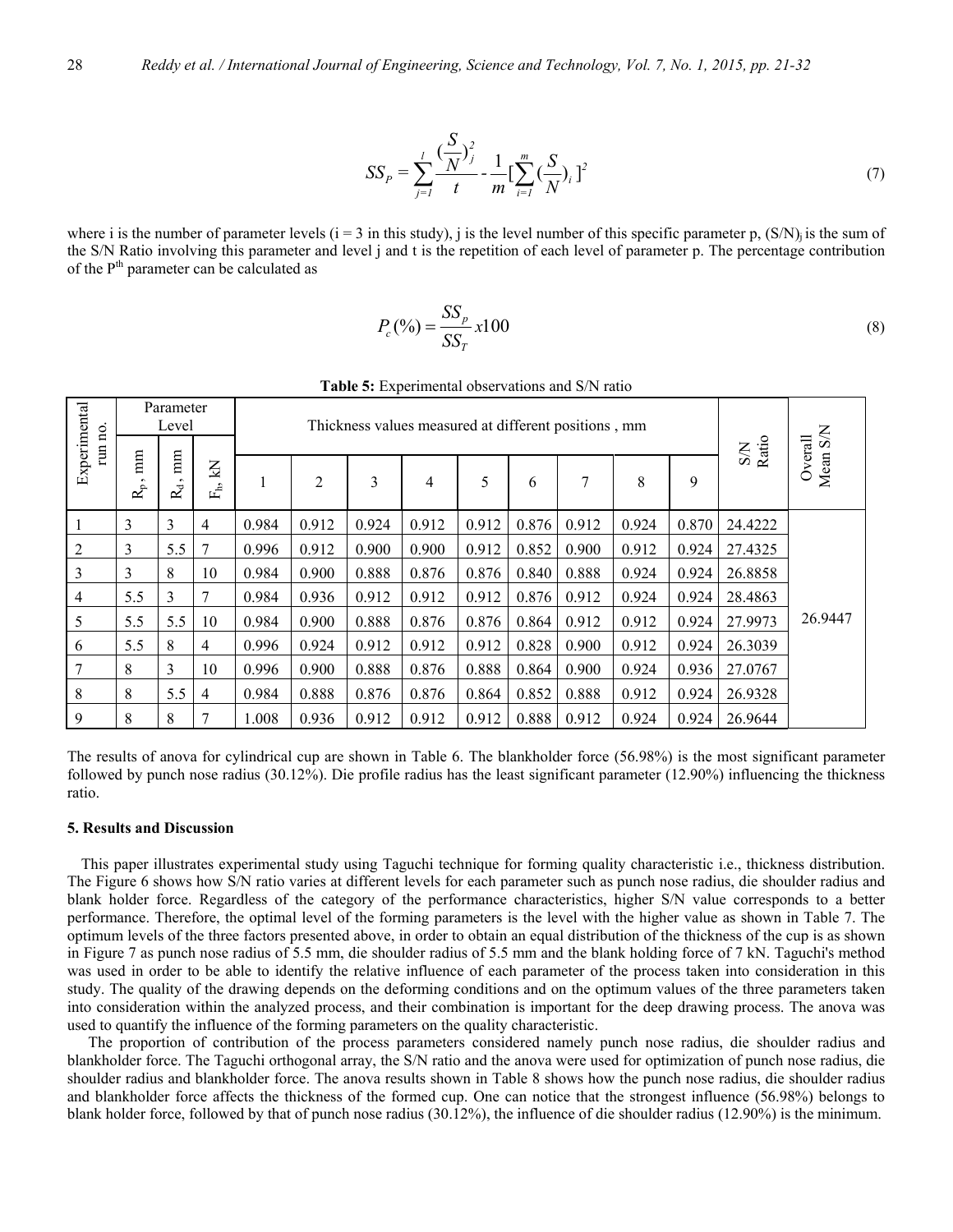| Parameter                     | Level          | Exp. Number    | S/N     | Level Mean S/N |
|-------------------------------|----------------|----------------|---------|----------------|
|                               |                | 1              | 24.4222 |                |
|                               | $\mathbf 1$    | $\overline{2}$ | 27.4325 | 26.2468        |
|                               |                | 3              | 26.8858 |                |
| Punch nose                    |                | $\overline{4}$ | 28.4863 |                |
| Radius (mm)                   | $\overline{2}$ | 5              | 27.9973 | 27.5958        |
|                               |                | 6              | 26.3039 |                |
|                               |                | $\overline{7}$ | 27.0767 |                |
|                               | 3              | $\,$ 8 $\,$    | 26.9328 | 26.9913        |
|                               |                | 9              | 26.9644 |                |
|                               |                | 1              | 24.4222 |                |
|                               | $\mathbf{1}$   | $\overline{4}$ | 28.4863 | 26.6617        |
|                               |                | 7              | 27.0767 |                |
| Die shoulder                  |                | $\overline{2}$ | 27.4325 |                |
| $\overline{2}$<br>Radius (mm) |                | 5              | 27.9973 | 27.4542        |
|                               |                | 8              | 26.9328 |                |
|                               |                | $\overline{3}$ | 26.8858 |                |
|                               | 3              | 6              | 26.3039 | 26.7180        |
|                               |                | 9              | 26.9644 |                |
|                               |                | 1              | 24.4222 |                |
|                               | $\mathbf{1}$   | 6              | 26.3039 | 25.8863        |
|                               |                | 8              | 26.9328 |                |
|                               |                | $\overline{2}$ | 27.4325 |                |
| Blankholder                   | $\overline{2}$ | 4              | 28.4863 | 27.6277        |
|                               | Force (kN)     | 9              | 26.9644 |                |
|                               |                | 3              | 26.8858 |                |
|                               | 3              | 5              | 27.9973 | 27.3199        |
|                               |                | 7              | 27.0767 |                |

**Table 6:** Anova results for three parameters tested at three levels



Figure 6: Plots of level average values of Punch nose radius die shoulder radius and blankholder force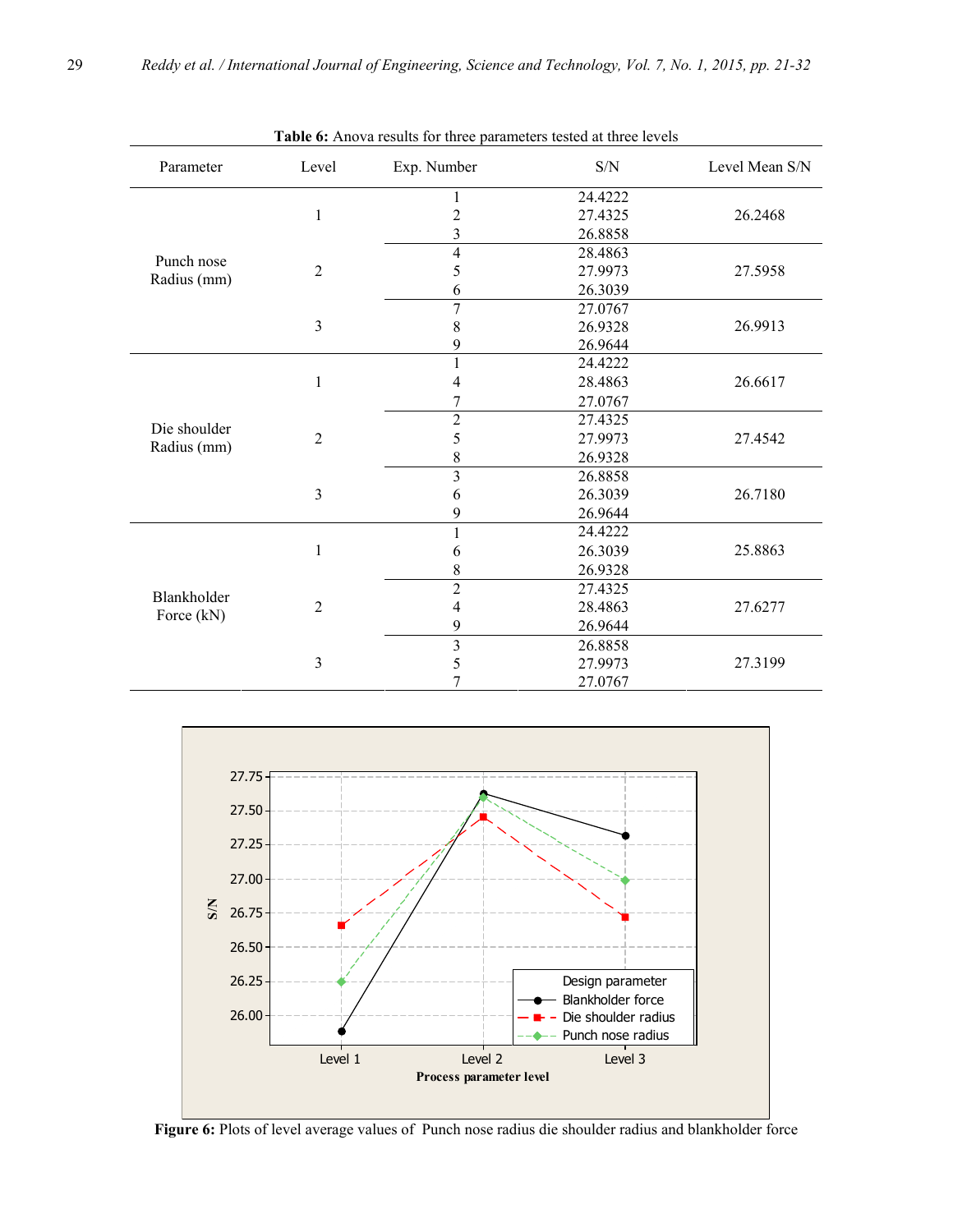| <b>Table 7: Optimal Condition</b> |                   |       |  |  |  |
|-----------------------------------|-------------------|-------|--|--|--|
| Factor                            | Level Description | Level |  |  |  |
| Punch nose radius, mm             | 5.5               |       |  |  |  |
| Die shoulder radius, mm           | 5.5               |       |  |  |  |
| Blank holder force, kN            |                   |       |  |  |  |

**Table 8:** Contribution of process parameters on deep drawing process

| Process Parameter         | Sum of Squares S S | % of Contribution |
|---------------------------|--------------------|-------------------|
| Punch Radius $(R_P)$      | 0.913167           | 30.12049          |
| Die Radius $(R_d)$        | 0.391072           | 12.89937          |
| Blankholder Force $(F_h)$ | 1 727475           | 56.98013          |

## **Confirmation Test**

A confirmation experiment is needed to determine the optimum conditions and to compare the results with the expected conditions. Table 6 gives the optimum conditions for attaining uniform thickness. It reveals that for optimum thickness, the punch nose radius should be at level 2 (5.5 mm), the  $R_d$  should be at level 2 (5.5 mm), the  $F_b$  should be at level 2 (7.5 kN). Since the optimum combination is not one of the experimental runs (according to Table 3) an extra confirmation run is required.

## **6. Conclusions**

The deep drawing experimental tests were conducted on L<sub>9</sub> orthogonal array considering 3 process parameters such as punch nose radius, die shoulder radius and blankholder force. The readings of thickness obtained were transformed into signal to noise ratio. The significance of the design factors were estimated by the anova statistical method.

The main conclusions obtained through this research are summarized as follows

- Experiments designed based on the orthogonal array of the Taguchi method can be used to identify the most significant forming parameter affecting deep drawing.
- The greatest effect on thinning ratio in deep drawing is contributed from blank holder force. The second greatest effect is from punch nose radius.
- Anova results reveal that blankholder force has most significant parameter 56.98%, followed by punch nose radius 30.12%. the die shoulder radius has lower effect on maximum thickness variation
- The results from this work open the avenue of determination of optimal blank holder force for better quality products.
- Based on the results from anova analysis, further confirmation tests needs to be conducted.
- The results obtained from this study can be used for a wide range of industrial products for improving of formability by selection of appropriate level combinations of different parameters.

#### **Acknowledgement**

The corresponding author sincerely thanks the Department of Mechanical Engineering, Osmania University for encouragement of doing this research. He would like to thank the management of Holy Mary Institute of Technology and Sciences, Hyderabad, India for the financial support provided in doing the research. He would also express deep gratitude Dr. Lakshminarayan.G, Principal, Holy Mary Institute of Technology and Goverdhan. J, Principal, AVNIET, Hyderabad, India for the support given in doing this research.

#### **References**

Axinte C., 2006. Method of springback compensation based on the optimization of deep-drawing process, *Proceedings of the 15th International Conference on Manufacturing Systems-ICMaS*, Politehnica University of Bucharest, Machine and Manufacturing Systems Department, Bucharest, Romania, pp. 26-27.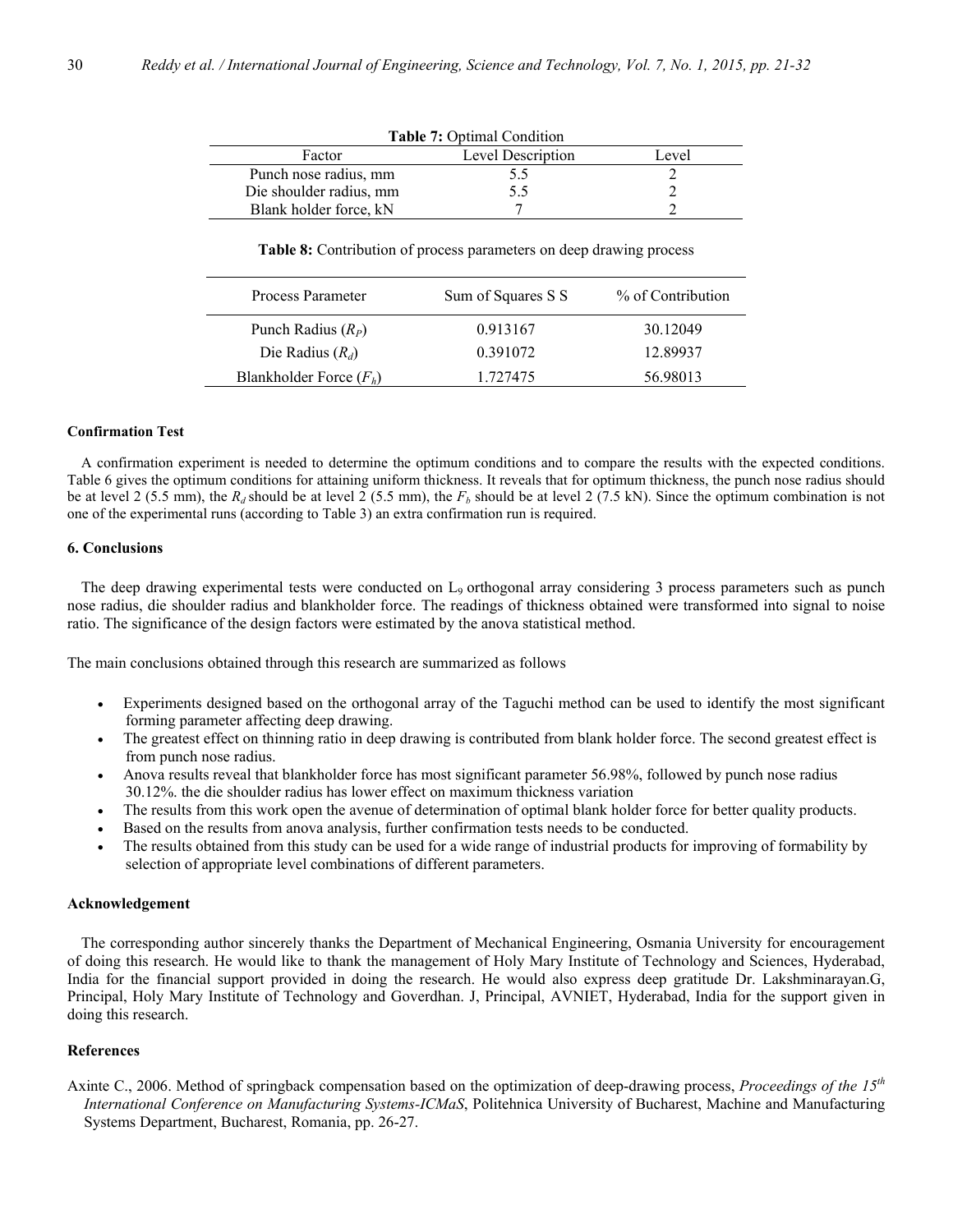Arezodar A.F. and Eghbali A., 2012, Evaluating the parameters affecting the distribution of thickness in cup deep drawing of ST14 sheet, *Journal of Advanced Science and Engineering Research*, Vol. 2, No 3, pp. 223-231.

Bendell A., Disney J., Pridmore W.A. (eds.) 1989. Taguchi Methods- Applications in World Industry, IFS series.

- Chen M.N. and Lyu J.J., 2009, A lean six sigma approach to touch panel quality improvement, *Production Planning and Control*, Vol. 20, pp. 445-454.
- Çiçek A., Kıvak T., Ekici E. 2013. Optimization of drilling parameters using Taguchi technique and response surface methodology (RSM) in drilling of AISI 304 steel with cryogenically treated HSS drills, *Journal of International Manufacturing*, DOI: 10.1007/s10845-013-0783-5..
- Eşme U., 2009, Application of Taguchi method for the optimization of resistance spot welding, *The Arabian Journal of Science and Engineering*, Vol. 34, No. 2B, pp. 519- 528.
- Gautam V., 2014, Optimization of process parameters for gas tungsten arc welding of AA1100 aluminum alloy, *International Journal of Current Engineering and Technology*, Vol. 4, No.2, pp. 788-792.
- Halkacı M., Halkaci H.S., Turkoz M., Dağhan B. 2012. A study on DOE methods for hydromechanical deep drawing process parameters, *Applied Mechanics and Materials*, Vol. 217-219, pp. 1602-1608.
- Janardhan M. and Krishna A.G., 2011, Determination and optimization of cylindrical grinding process parameters using Taguchi method and regression analysis, *International Journal of Engineering Sciences and Technology*, Vol. 3, No. 7, 2011, pp. 5659- 5665.
- Jahanshahi A.A., Gasthi M.A.H., Mirdamadi S.A., Nawaser K, Khaksar S.M.S., , 2011, Study the effects of customer service and product quality on customer satisfaction and loyalty, *International Journal of Humanities and Social Science*, Vol. 1 No. 7, pp 253-260.
- Jeswiet J., Geiger M., Engel U., Kleiner M., Schikorra M., Duflou J., Neugebauer R., Bariani P., Bruschi S., 2008, "Metal forming progress since 2000, *CIRP Journal of Manufacturing Science and Technology*, Vol. 1, No. 1, pp. 2-17.
- Jha S.K., 2014 Optimization of process parameters for optimal during turning steel bar using Taguchi method and anova, *International Journal of Mechanical Engineering and Robotics Research*, Vol. 3, No 3, pp. 231-243.
- Li Y. Q., Chi Z. S., Ruan X. Y., Zhang D. J., 2005. Application of six sigma robust optimization in sheet metal forming, 6<sup>th</sup> International Conference and Workshop on Numerical Simulation of 3D Sheet Forming Processes, NUMISHEET2005,August 15-19, Detroit, Michigan, USA.
- Menezesa L. F., Teodosiub C., 2000, Three-dimensional numerical simulation of the deep-drawing process using solid finite elements, *Journal of Materials Processing Technology*, Vol. 97, pp. 100-106.
- Mohammadi, A., Mohammadi Q.H. 2011, Assessment of geometrical symmetry and shape effect of parts produced through deep drawing operation, *Australian Journal of Basic and Applied Sciences*, Vol. 5, No. 6, pp 221-229.
- Padmanabhan R., Oliveria M. C., Alves. J. L., Menezes L. F., 2007, Influence of process parameters on the deep drawing of stainless steel, *Finite Elements in Analysis and Design*, Vol. 43, No.14, pp. 1062-1067.
- Patil P. M., Bajaj P. S., 2013, Tool design of cylindrical cup for multi-stage drawing process, *International Journal of Latest Trends in Engineering and Technology*, Vol. 3, No. 2, pp. 100-106.
- Raju S., Ganeshan G., Karthikean. R., 2009. Influence of variables in deep drawing of AA 6061 sheet, *Transactions of Non-Ferrous Metals Society of China*, China, Vol. 20, No. 10, pp. 1856-1862.
- Rajesham S, Cheong J T., 1989, A study on the surface characteristics of burnished components, Journal of Mechanical Working Technology, Vol. 20, pp. 129-138.
- Reddy A.C.S, Rajesham S. and Reddy P.R., 2014, Evaluation of limiting drawing ratio (LDR) in deep drawing by rapid determination method, *International Journal of Current Engineering and Technology*, Vol. 4, No. 2, pp. 757-762.
- Reddy C.B., Reddy V.D., Reddy C.E., 2012. Experimental investigation on MRR and surface roughness of EN 19 & SS 420 steels in wire-EDM using Taguchi method, *International Journal of Engineering Science and Technology*, Vol. 4 No 11, pp. 4603- 4614.
- Roll K, 2008, Simulation of sheet metal forming-necessary development in the future, LS-DYNA Anwenderforum, Bamberg.
- Sutherland J., Gunter K., Allen D., Bauer D., Bras B., Gutowski T., Murphy C., Piwonka T., Sheng P., Thurston D., Wolff E., 2004, A global perspective on the environmental challenges facing the automotive industry: state-of-the-art and directions for the future, *International Journal of Vehicle Design*, Vol. 35, Nos. ½, pp. 86-110.
- Venkateswarlu G., Davidson. M. J., Tagore G. R. N., 2010, Influence of process parameters on the drawing of aluminium 7075 sheet, *International Journal of Engineering, Science and Technology*, Vol. 2, No,11, pp. 41-49.
- Venugopal. L., Davidson. M. J., Selvaraj. N., 2012. Analysis of tube forming process using Taguchi design of experiments, *Usak University Journal of Material Sciences,* Vol. 2. pp. 137-145.
- Volk M., Nardin B.,Dolšak B., 2011, Application of numerical simulations in the deep-drawing process and the holding system with segments' inserts, *Journal of Mechanical Engineering*, Vol. 57, No. 9, pp. 697-703.
- Wu Z.-Y., Wu H.-W., Hung C.-H. 2014, Applying Taguchi method to combustion characteristics and optimal factors determination in diesel/biodiesel engines with port-injecting LPG, *Fuel*, Vol. 117, Part A, pp. 8-14.
- Yang W. H., Tarng Y. S., 1998, Design optimization of cutting parameters for turning operations based on the Taguchi method,